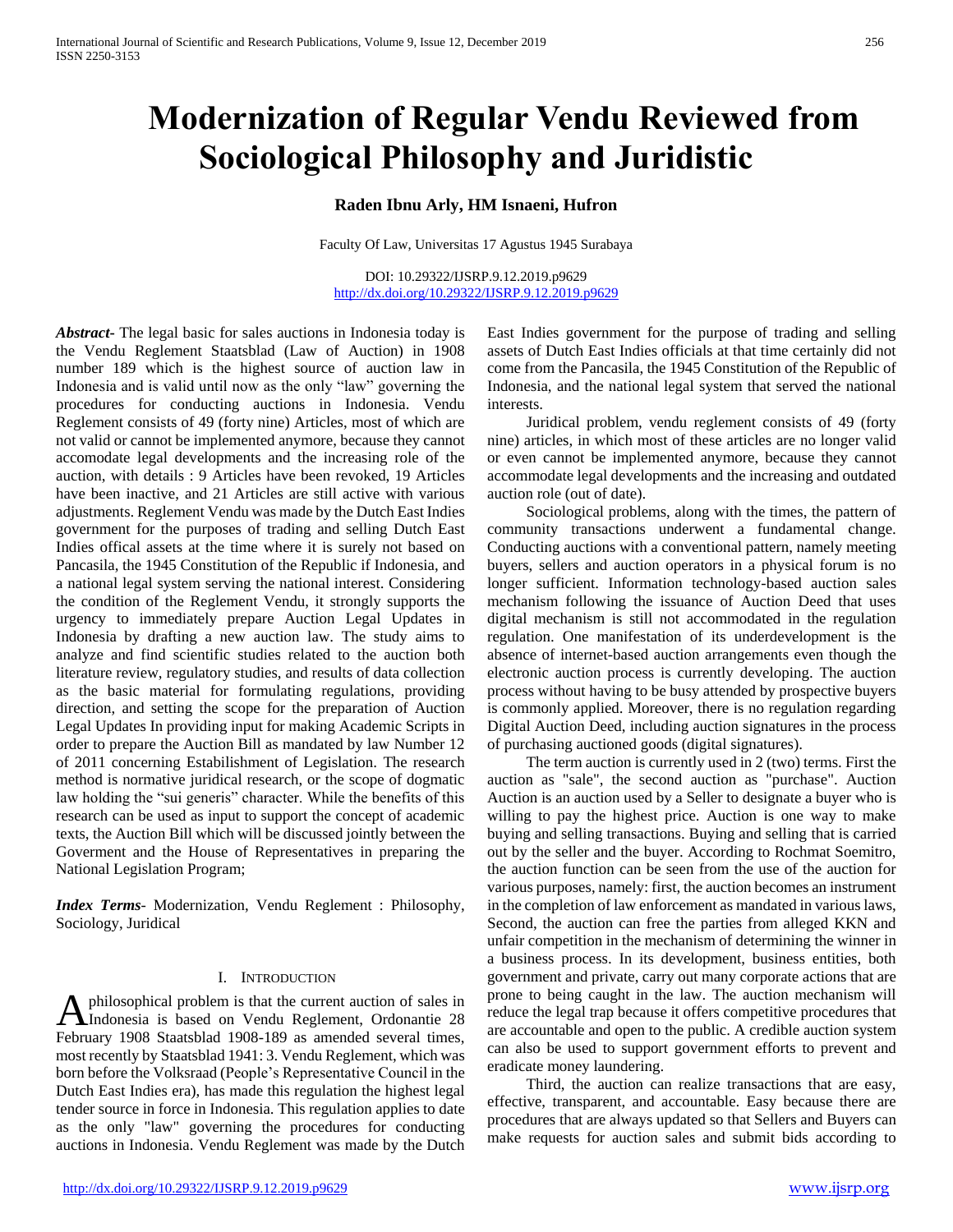standards that have been standardized in an integrated marketplace. Effective because in one day the auction can be done many transactions according to the market's ability to agree on prices. Transparent because efforts are made to gather interested people through auction announcements or other credible methods so that many interested people can be gathered to compete in healthy competition. It can be accounted for because the auction mechanism is protected by law, led by an authorized public official, obtains an auction deed or legal tender. From a legal perspective, auction buyers are always regarded as good faith buyers.

# **Formulation of the problem** :

 Does Vendu Reglement in Indonesia need to be Modernized?

# II. DISCUSSION

#### **Philosophical Basic**

 To ensure the fulfillment of the objectives of the state as mandated by the constitution in question, sustainable legal development is carried out in order to achieve "discipline" as one of the classic functions of the law in guarding development. Change which is the essence of development and order or order which is one of the important functions of law is the twin goal of the developing society..

 Because the essence of development is change, the law must play a role in it, the law cannot be understood as a static element that is always behind the change itself - the law must be ahead guarding the change. The law is not only as a follower (the follower), but must be the main driver of development.

 To understand the relations and interactions between law and development, it is necessary to emphasize two things: first, legal issues as tools of change (development) and; second, the development or development of the law itself. With regard to the first thing the law as a means of community renewal. The formation of legislation is the most rational and fast way compared to other legal development methods such as jurisprudence and customary law. In this case the laws and regulations as a concrete form and the main means in carrying out community renewal.

 The auction function can be seen from the use of auctions for various purposes, namely: first, the auction becomes an instrument in completing law enforcement as mandated in various laws. There are dozens of regulations at the level of law that mandate the sale of goods through auctions as one of the last efforts to resolve legal issues, this shows the important role of auctions in the national legal system. Second, the auction can free the parties from alleged fraud in the mechanism of appointing a winner in a business process. In its development, business entities, both government and private, carry out many corporate actions that are prone to being caught in the law. The auction mechanism will reduce the legal trap because it offers competition procedures that are open to the public. A credible auction system can also be used to support government efforts to prevent and eradicate money laundering, including in tender tenders that involve large amounts of money.

 Third, the auction can realize transactions that are easy, effective, transparent, and accountable. Easy because there are procedures that are always updated so that Sellers and Buyers can make requests for auction sales and submit bids according to standards that have been standardized in an integrated marketplace. Effective because in one day the auction can be done many transactions according to the market's ability to agree on prices. Transparent because efforts are made to gather interested people through auction announcements or other credible methods so that many interested people can be gathered to compete in healthy competition.

 Fourth, auctions can encourage the growth of the national economy. This becomes very important when economic growth is still supported by public consumption and government spending. Auctions can be used to facilitate the movement of goods and services in the community, including in massive infrastructure development projects.

 Fifth, the auction can create new markets in the sale and purchase transactions of goods and services. So far, the auction is identical to the sale of confiscated goods whose market share is limited. The Tender Act will create a guarantee of business feasibility and legal certainty which will be a driving force for the growth of private auction businesses and other supporting businesses, for example Appraiser, estimator, warehousing, consulting, auction house, insurance, credit and so on.

 Sixth, the auction can be used as a medium to obtain balanced information needed by the Seller and Buyer. With this balanced information, the transaction process can run well so that fair prices will form.

 Seventh, the auction has a budgetary function which is to contribute to the Non-Tax State Revenues in the form of Auction Fees, proceeds from the sale of state assets, confiscated confiscated goods to the state, gratification goods, found items, traffic raid vehicles and secure tax revenue in the form of income tax on income from income transfer of land and / or building rights, and BPHTB. That the auction system adopted in the Vendu Reglement is centralized because it relies on the State Auction Office and the Auction Officer. Along with the development of society and technology as well as the vision of reinventing governance, it is appropriate for the Auction Institution to be developed by giving a large portion to the private sector as well as an easy business process by utilizing technology including in making digital Auction Deed.

#### **Sociological Foundation**

 In addition to providing legal certainty and justice in conducting auctions, the Law on Auction is intended to provide livelihoods to as many citizens as possible because the spirit is privatization by giving a sufficient portion to the private sector. The presence of the state is only in certain sectors to ensure the continuity of auctions and law enforcement. In addition, this law is expected to provide inspiration for the development of the business sector supporting auctions, for example assessment / valuation, warehousing, freight forwarding services, insurance, emarketplace, start-up, credit and so on.

 On the other hand, to meet the demands of the community it is no longer sufficient for the old law which is patterned on conventional auction services, because the development of information and communication technology has affected the lives of the people, including in buying and selling goods, including the need to implement a digital auction deed therein.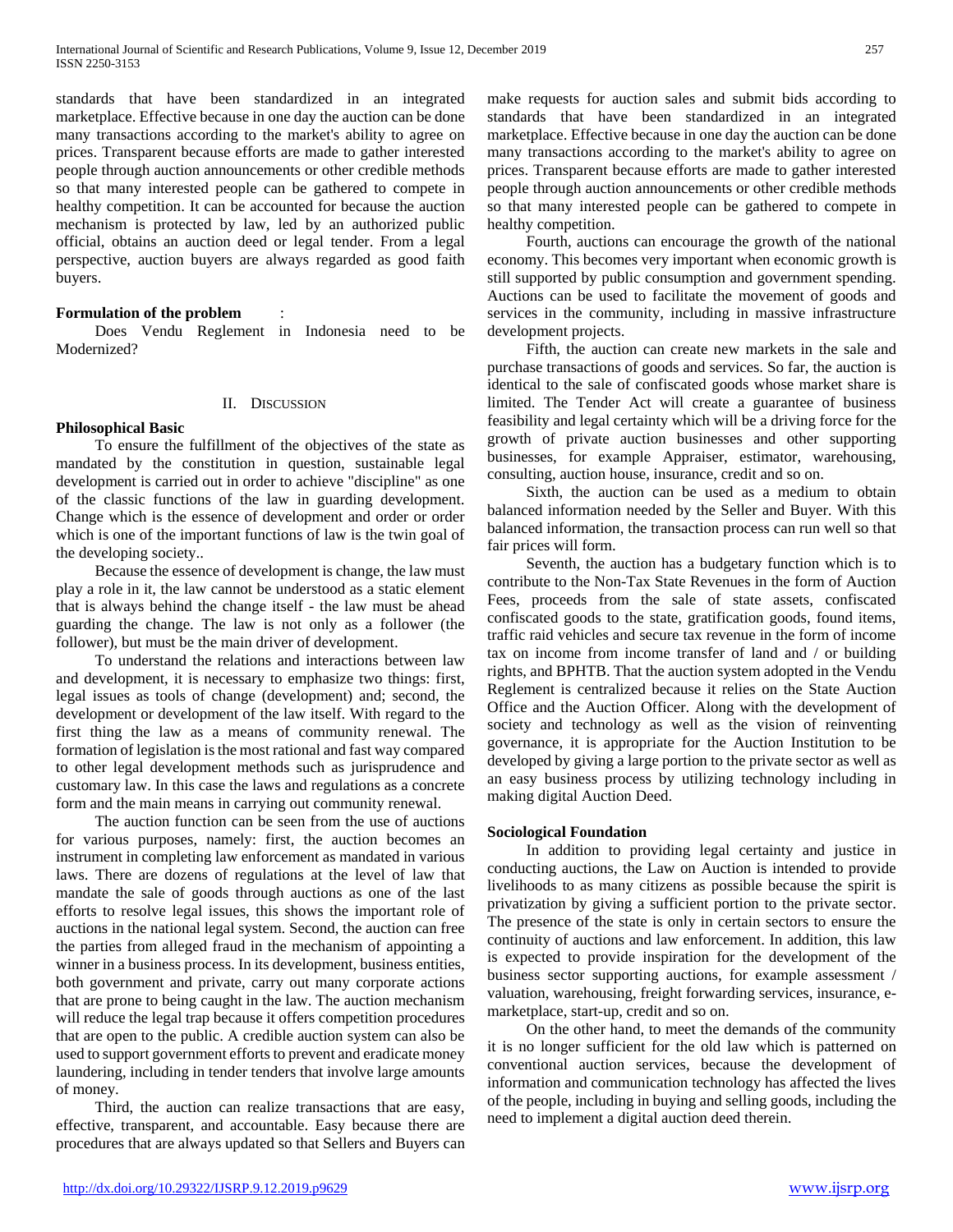Under these conditions it is necessary to make adjustments from conventional auctions to modern auctions into statutory provisions. The drafting of the Law on Auctions is very urgent to accommodate changes in the culture of the people who are more advanced and to support the development of auction transactions through information and communication technology so that they can compete with e-commerce.

 However, Vendu Reglement does not regulate, even does not include, when the Seller only wishes to transfer the benefit / enjoy rights without giving up ownership of the assets, or only desires to share assets. Therefore in the Bidding Law it is necessary to expand the scope and definition of the auction. The Law on Auction also regulates the use of technology which is the backbone of sharing economy.

# III. JURIDICAL BASIC

 Vendu Reglement and Vendu Instructie formed since 1908, are now considered obsolete both in terms of philosophical and technical rules, because they cannot accommodate the development of applicable law. Vendu Reglement consists of 49 Articles with details: 9 Articles have been revoked, 19 Articles have been inactive and 21 articles are still active with various adjustments. On the one hand there are other regulations governing auction sales but they are not in line with auction regulations, leading to violations of the law and existing sanctions which are not effective to apply.

 That the Law on auctions which is an umbrella for all types of auctions does not yet exist, so this is a real effort to fill the legal vacuum while strengthening the function of the auction.

 Furthermore, from an economic juridical aspect, auctions play a role in:

- 1. Act as an instrument in the completion of law enforcement as mandated in various laws;
- 2. Mobilizing public funds in the form of returning receivables from the auction results.
- 3. Supporting asset / property trading.
- 4. As a medium for the parties to avoid allegations of fraud in the mechanism of appointing a winner in a business process. A credible auction system can also be used to support the government's efforts to prevent and eradicate money laundering.
- 5. realize transactions that are easy, effective, transparent, and accountable.
- 6. encourage the growth of the national economy. This becomes very important when economic growth is still supported by public consumption and government spending. Auctions can be used to facilitate the movement of goods and services in the community, including in massive infrastructure development projects.
- 7. creating new markets in the sale and purchase of goods and services, driving the growth of private auction businesses and other supporting businesses, for example Appraiser, estimator, warehousing, consulting, auction houses, insurance, credit and so on.

8. Strengthening the budgetary function, namely contributing to Non-Tax State Revenues in the form of Auction Fees, proceeds from the sale of state assets, confiscated confiscated goods to the state, gratification goods, found items, traffic raid vehicles and securing tax revenue in the form of income tax on income from diversion land and / or building rights, and BPHTB.

#### IV. CLOSING

 Strengthening the budgetary function, namely contributing to Non-Tax State Revenues in the form of Auction Fees, proceeds from the sale of state assets, confiscated confiscated goods to the state, gratification goods, found items, traffic raid vehicles and securing tax revenue in the form of income tax on income from diversion land and / or building rights, and BPHTB.

#### **REFERENCES**

- [1] A. Engelbrecht, De Wetboeken Wetten En Verordeningen Benevens De Grondwet Van 1945 Van De Republiek Indonesie. (Jakarta: PT Gunung Agung).
- [2] Ade Maman Suherma, Pengantar Perbandingan Sistem, Civil Law, Commont Law, Hukum Islam, Cet 2, Raja Grafindo Persada, 2006, h. 37W. Friedman, Teori-teori Filsafat Hukum, Kanisius, Yogyakarta, 1998.
- [3] C.S.T, Kansil, *Pengantar Ilmu Hukum dan Tata Hukum Indonesia*, (Jakarta : Balai Pustaka, 1986).
- [4] Carl Joachim Friedrich, *Filsafah Hukum Persefektif Histori*, alih bahasa Raisul Muttaqin, Bandung: Nusa Media. cet. ke-III,2010.
- [5] DHM, Meuwissen, Ilmu Hukum, penerjemah B. Aried Sidarta, dalam Pro Yustitita,Tahun XII No.4 Oktober 1994, Universitas Katolik Parahyangan, Bandung, h..26 46 Jhoni Ibrahim, Penelitian Hukum, Kencana Prenada Media Group, Jakarta, 2006.
- [6] Hermansyah, *Pokok-Pokok Hukum Persaingan Usaha Di Indonesia*, Kencana Prenada Media Group, Jakarta, 2008.
- [7] Ibrahim Johnny. 2005. *Teori dan Metode Penelitian Hukum Normatif*. Cetakan Pertama. Malang. Bayumedia Publishing
- [8] Indroharto, Usaha memahamai Undang-Undang tentang Peradilan Tata Usaha Negara, Pustaka Harapan, 1993, Jakarta.
- [9] Ismail Saleh, *Hukum dan Ekonomi*, PT. Gramedia Pustaka Utama, Jakarta, 1990.
- [10] Jhoni Ibrahim, Penelitian Hukum, Kencana Prenada Media Group, Jakarta, 2006.
- [11] Muh. Erwin, *Filsafat Hukum*; *Refleksi Kritis Terhadap Hukum*, Jakarta : Rajawali Press, 2011.
- [12] Peter Mahmud Marzuki, Penelitian Hukum, Kencana Prenada Media Group, Jakarta,2006.
- [13] Prajudi Atmosudirdjo, *Hukum Administrasi Negara*, Ghalia Indonesia, Jakarta, 1981.

#### AUTHORS

First Author – Raden Ibnu Arly, Faculty Of Law, Universitas 17 Agustus 1945 Surabaya

**Second Author** – HM Isnaeni, Faculty Of Law, Universitas 17 Agustus 1945 Surabaya

**Third Author** – Hufron, Faculty Of Law, Universitas 17 Agustus 1945 Surabaya